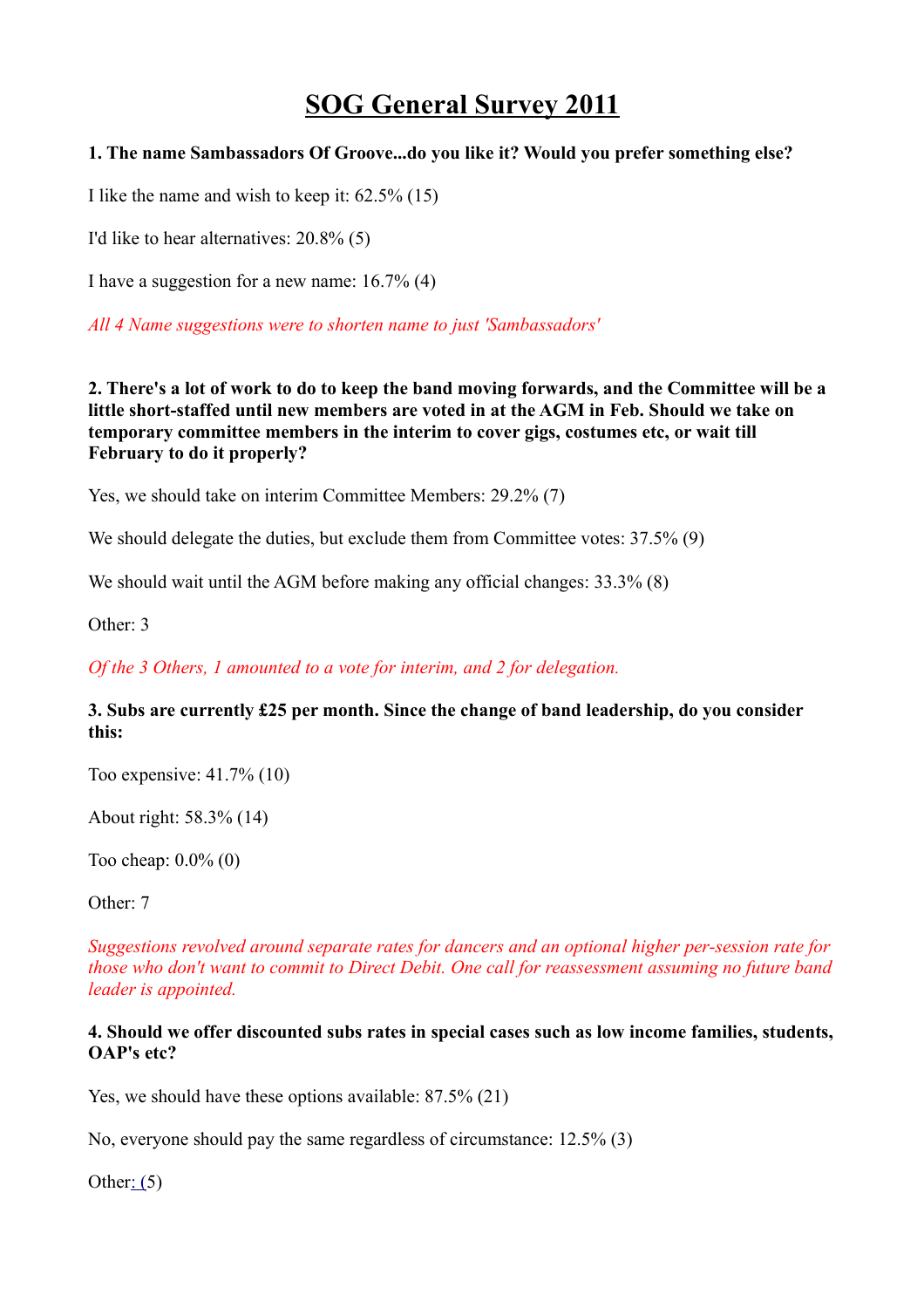*Other suggestions included more requests for per-session rates for all members, and reduced rates for non-committee position holders (flag-meister etc)*

**5. Other than the usual tutor-lead Thursday evening sessions, what other learning methods, aids or materials would you like to be included on a regular basis? Eg, Paper transcriptions, demo recordings, demo videos etc**

*(No multiple choice) Responses were an equal amount of requests for paper transcripts, audio and video recordings all to be made available via the web and as e-mail updates.*

**6. The Sambassadors have historically done a range of gigs, from easy-going local busks to more high-profile corporate gigs. Bearing in mind the need for constant fund-raising to cover our rent and running costs, what kind of gigs would you like to work towards in future?**

More just-for-fun gigs, we can raise money in other ways:  $4.2\%(1)$ 

More corporate gigs, we need the money and I like the prestige: 8.3% (2)

The current mix of gigs suits me fine: 87.5% (21)

Other: 6

*General statements of appreciation of the need for corporate gigs for financial reasons, but pref kept to a minimum as not so much fun. Calls for more busks/community gigs, and support slots for larger bands.*

## **7. Are you happy with our current range of costumes?**

Yes, I'm happy: 41.7% (10)

No, I'd like to see more carnival-style flair and make-up. 8.3% (2)

No, I'd like less make-up and a more contemporary style. 50.0% (12)

Other: 9

*General response is that there is a place for the full-on carnival look sometimes but not as a default. For carnival gigs, both make-up and costume should be even more bold. At other times, something practical for both drumming and dancing that can be personalised and adapted for weather conditions.*

#### **8. We currently have a mix of groove styles and have a 'fusion' kind of sound overall. Would you like to see any changes or additions to our groove style?**

More Afro Bloc 25.0% (6) More Batucada: 45.8% (11) More Maracatu: 37.5% (9) More Fusion: 33.3% (8) More Candomble: 20.8% (5) More Cross-over: 33.3% (8) I'm happy with the current mix: 58.3% (14) Other: 11

*General responses were in support of variety and experimentation.*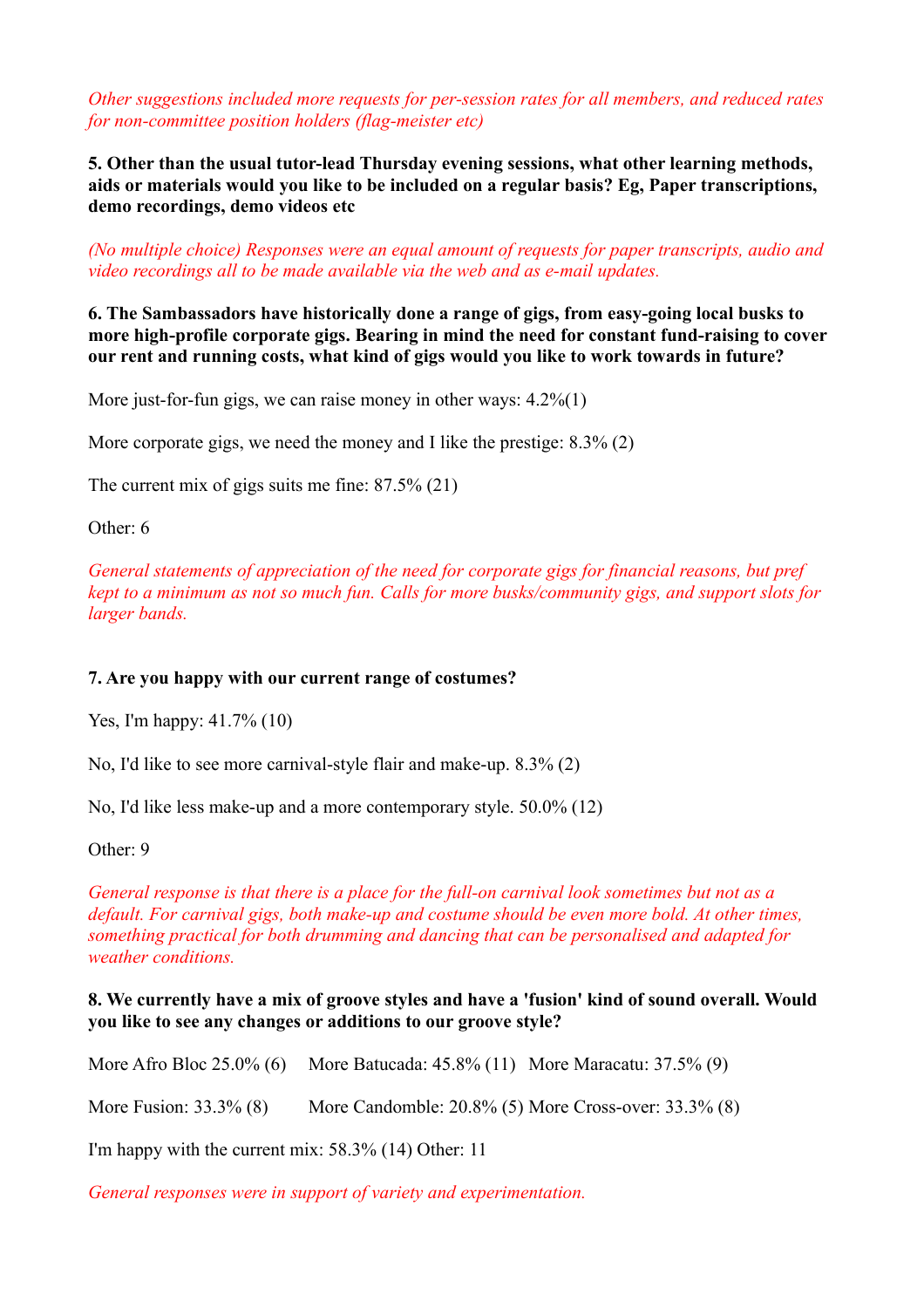**9. Before he left, two of the main duties Russ was covering were teaching and deciding the musical programme. Should these two roles continue to be held by the same person in future, or should the role of Musical Director be reinstigated as a voluntary Committee position, in charge of creating the musical programmes, themes and co-ordinating events such as the Bruhl exchange, leaving the tutoring to a separate, paid individual?**

Split the roles: 83.3% (20)

Include the musical programme direction in the duties of our paid tutor: 16.7% (4)

Other: 10

*Some responses slightly off-topic (obviously a badly phrased question!), but general support for musical direction and band-leadership to be split between Bo, Sam and Dawn, (if they are happy to do so) and for the programme direction to be a separate position.*

#### **10. Are you happy with the previous teaching format, namely regular weekly tutoring sessions by a particular paid individual?**

Yes, we should appoint another paid weekly Band Leader to tutor us. 33.3% (8)

No, we should have intensive workshops with paid external tutors, then continue practice using our voluntary Deputy Leaders: 58.3% (14)

No, we should avoid those costs altogether and share the role of Band Leader among willing volunteers.  $8.3\%$  (2)

Othe[r: 1](https://www.surveymonkey.com/MySurvey_Responses.aspx?sm=C3stEVjeoxk%2BHHeyaeqmkEHqBWyXbAN28ZaWiTLXgqk%3D#)3

## *Responses converge on a combination of multiple paid/compensated internal band leaders for weekly consistency, and regular external tuition for fresh inspiration and technique.*

**11. The Committee is currently putting together a Welcome Pack for new members, including general information about the band and it's aims, subs, links to the online resources, Code Of Conduct, costume requirements etc Further ideas have been suggested, such as a designated 'buddy' to help with explanations and musical guidance. What other measures can be taken to make new members feel welcome, and help us retain them long-term?**

(No Multi-Choice) Strong support for the buddy system, as well as group efforts at tea-break and pub sessions after to ensure a sense of inclusion early on. Also suggestions for the intergration of new members' initial instruction with ongoing individual assessment, and sectional sessions for all band members.

#### **12. Do you have any suggestions for changes to the website, either the public-facing or members only content?**

*(No multi-choice) Generally everyone happy. All keen to keep the site fresh and updated, full of photos, personal detail and as much resource as possible, both private members only content and public links to other samba bands and resources.*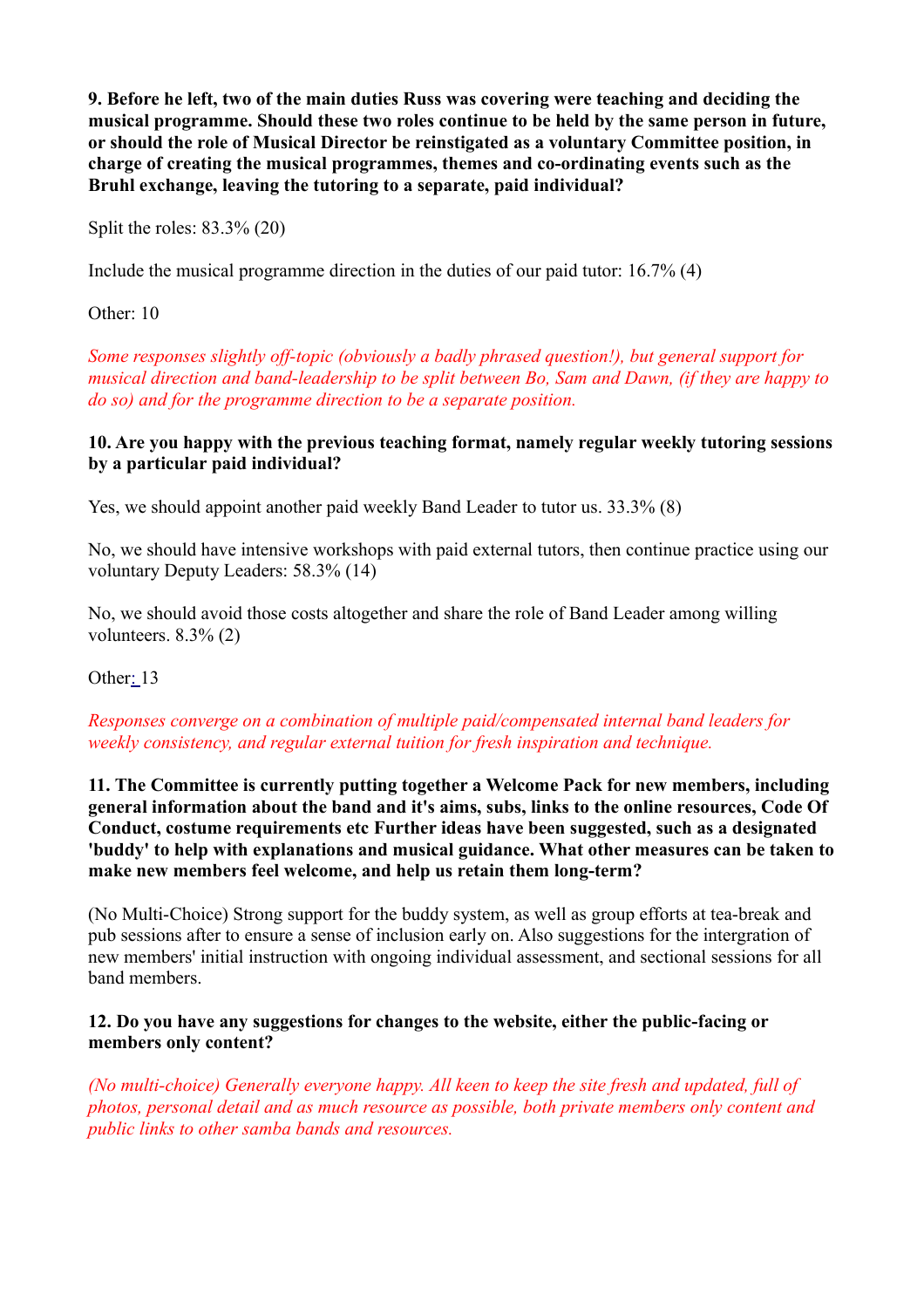# **13. Do you enjoy the singing element to our performances?**

Yes, I'd like more singing 17.4% (4)

I'm not fussed either way: 56.5%(13)

No, I'd prefer that we didn't sing.: 26.1% (6)

Other:12

*Common theme is that IF singing is included, it should be performed by a smaller, able and willing group of confident, well-rehearsed members.*

# **14. Do you enjoy the choreography element of our performances?**

Yes, we should keep working on expanding our performance choreography: 87.0% (20)

I'm not fussed either way: 4.3% (1)

No, I'd prefer to keep choreography to a minimum: 8.7% (2)

Other: 10

*Comments centre around instrument-specific choreography to avoid unfair pressure due to practicalities, whilst keeping the focus moving and evolving.*

#### **15. Do you have any suggestions about how we can make better use of our talented dance team?**

No real theme to responses, just general support for their continued inclusion and support, with the possible addition of audience participation to avoid the dance-line being so much of a physical barrier to the band.

## **16. Assuming our Thursday evening sessions are for group rehearsals, how best should we use our Sunday afternoon sessions? (Tick all that apply)**

More group technique but working on problem areas: 65.2% (15)

Instrument-specific 'sectional' rehearsals: 56.5% (13)

Work on new grooves: 52.2% (12)

Work on choreography: 39.1% (9)

I can't make Sundays. 30.4% (7)

Other 9

*General support for shorter, time-specific slot focussing on trouble spots and sectional rehearsal, as full-band stuff is difficult with reduced numbers.*